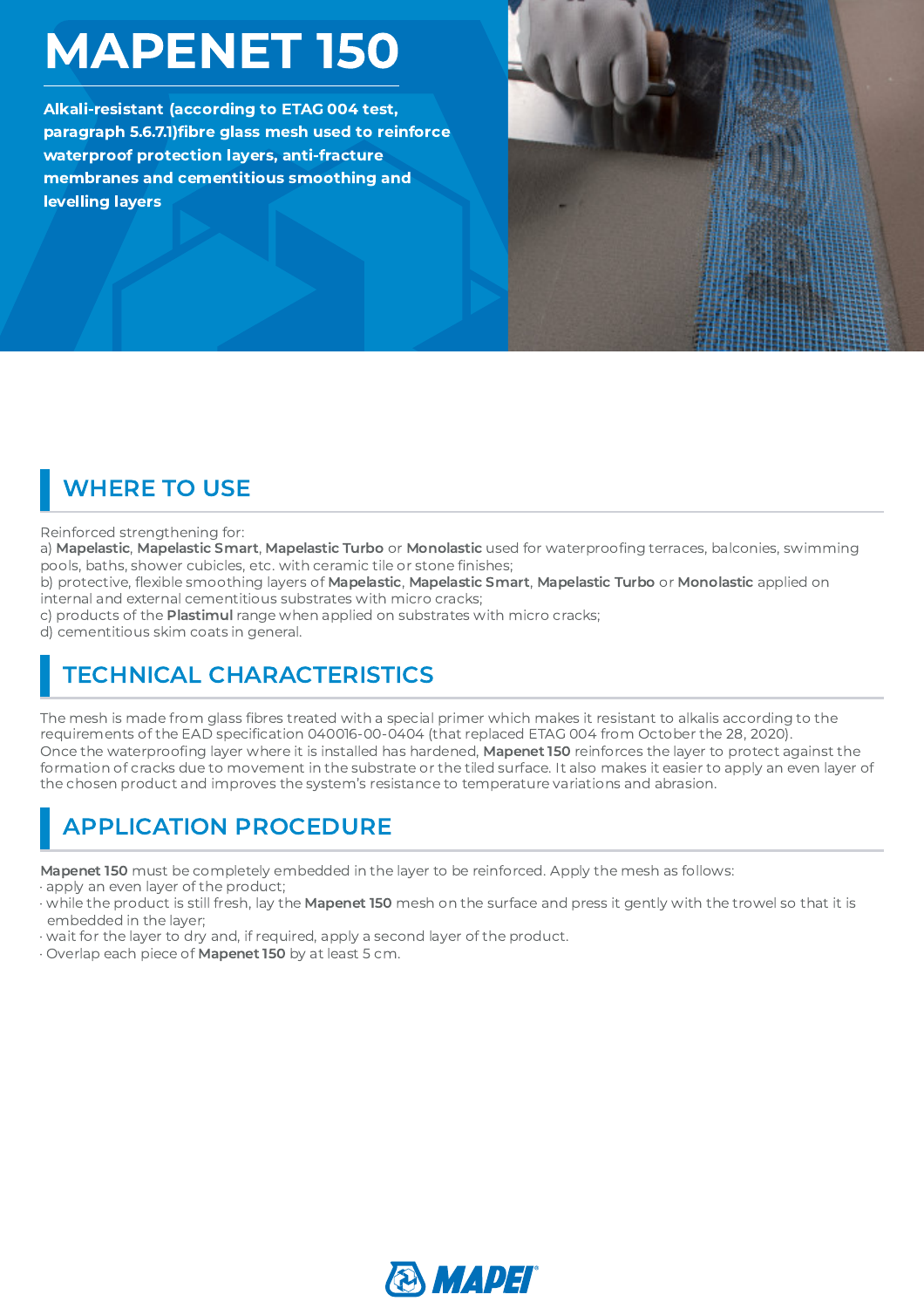

#### PACKAGING

50 metre rolls, 1 m wide. The product may be stored for limitless time if stored in a clean and dry place.

#### SAFETY INSTRUCTIONS FOR PREPARATION AND APPLICATION

Mapenet 150 is an article and referring to the current European regulations (Reg. 1906/2007/EC - REACH) does not require the preparation of the Safety Data Sheet. During use it is recommended to wear gloves and goggles and follow the safety requirements of the workplace.

PRODUCT FOR PROFESSIONAL USE.

| <b>TECHNICAL DATA (typical values)</b>                                       |                                                                                                       |
|------------------------------------------------------------------------------|-------------------------------------------------------------------------------------------------------|
| <b>PRODUCT IDENTITY</b>                                                      |                                                                                                       |
| Colour:                                                                      | blue                                                                                                  |
| Weight $(g/m^2)$ :                                                           | 150                                                                                                   |
| Mesh size (mm):                                                              | $4 \times 4.5$                                                                                        |
| <b>Resistant to alkalis:</b>                                                 | yes (according to ETAG 004 test, paragraph 5.6.7.1)                                                   |
| <b>TENSILE STRENGTH</b>                                                      |                                                                                                       |
| Breaking strength of mesh (ETAG 004 CI.5.6.7.1.1):                           | warp > 40 N/mm (2000 N/5 cm)<br>weft > 40 N/mm (2000 N/5 cm)                                          |
| Breaking strength after ageing alkaline solution (ETAG<br>004 CI 5.6.7.1.2): | warp $\geq$ 20 N/mm (1000 N/5 cm)<br>weft ≥ 20 N/mm (1000 N/5 cm),<br>always > 50% of the value as is |

### WARNING

Although the technical details and recommendations contained in this product data sheet correspond to the best of our knowledge and experience, all the above information must, in every case, be taken as merely indicative and subject to confirmation after long-term practical application: for this reason, anyone who intends to use the product must ensure<br>beforehand that it is suitable for the envisaged application: in every case, the user alone is fully re beforehand that it is suitable for the envisaged application: in every case, the user alone is fully responsible for any consequences deriving from the use of the product.

Please refer to the current version of the Technical Data Sheet, available from our web site www.mapei.com